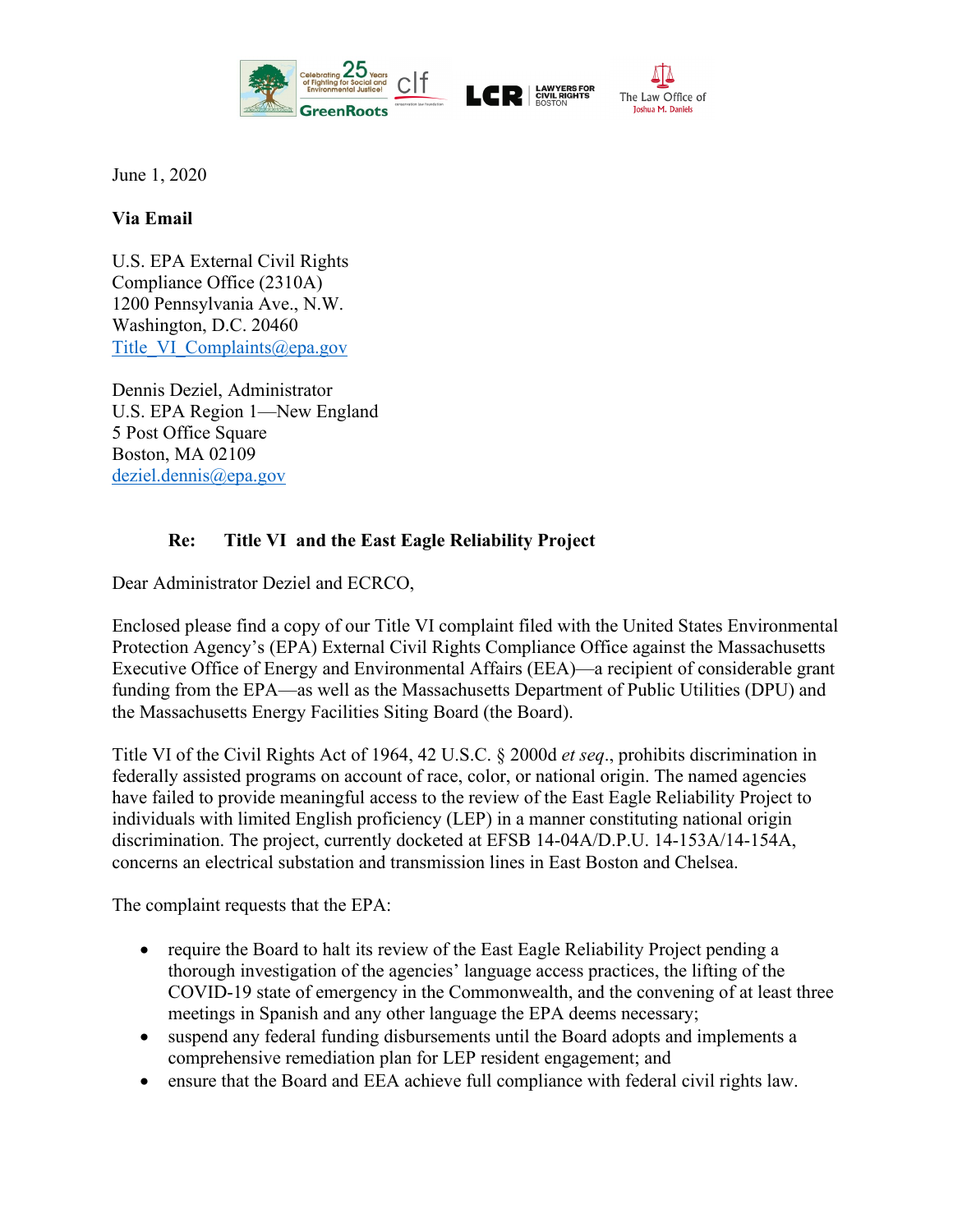

Complainants, their membership, and their counsel stand ready to provide any information to the EPA that may be helpful in its investigation and to assist in any way we can. For more information, please contact the attorneys listed below.

Sincerely,

*/s/ Amy Laura Cahn*

Amy Laura Cahn, Esq. Conservation Law Foundation Counsel for Complainant Conservation Law Foundation (617) 850-1730 alcahn@clf.org

## */s/ Lauren Sampson*

Lauren Sampson, Esq. Iván Espinoza-Madrigal, Esq. Oren Sellstrom, Esq. Lawyers for Civil Rights Counsel for Complainant GreenRoots, Inc. (617) 988-0609 lsampson@lawyersforcivilrights.org

*/s/ Joshua M. Daniels*

Joshua M. Daniels, Esq. The Law Office of Joshua Daniels Counsel for Complainant GreenRoots, Inc. (617) 942-2190 jdaniels@danielsappeals.com

cc (via email):

U.S. Senator Elizabeth Warren

U.S. Senator Edward Markey

U.S. Representative Ayanna Pressley

U.S. Representative Joseph Kennedy III

Massachusetts Attorney General Maura Healey

Massachusetts Senator Joseph Boncore

Massachusetts Senator Sal DiDomenico

Massachusetts Representative Adrian Madaro

Massachusetts Representative Daniel Ryan